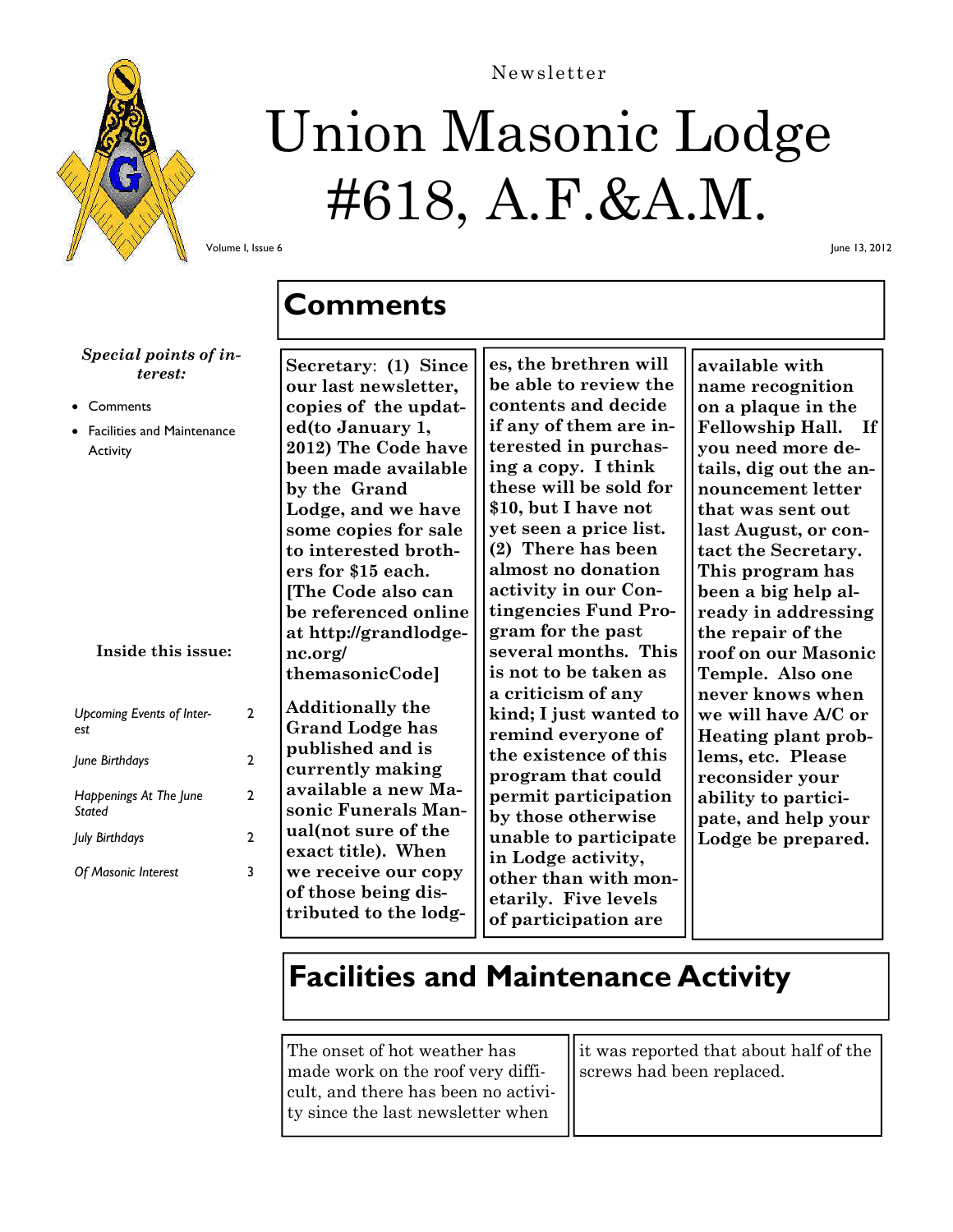### **Upcoming events of interest**

**June 24—Knights of Solomon Lodge, Dave Harmon Memorial Charity Ride** 

**June 28—MM Degree. 7:30 degree work, 6:30** 

**supper. Please mark your calendars. Remember that as usual, a lot of "brother power" will be needed.** 

**Degree work practices— 6/19, 6/21, and 6/25 at 7:30.** 

**July 9—Monthly stated communication**.

# **June Birthdays (by age)**

**AGE / BIRTH DATE REPORT (sorted by current age)** 

**Age Birth Date Name** 

86 06/17/1925 CARL B. MOORE JR

79 06/17/1932 WILLIAM T. JOHNSON

67 06/06/1945 CLAUDE H. HELMS

63 06/23/1948 RICHARD F. THORNBURG

51 06/03/1961 ROBERT A. BURGESS JR

46 06/14/1965 JAMES W. BENNETT JR

45 06/24/1966 THOMAS B. HILL

25 06/30/1986 EDWARD C. DAVIS IV

# **Happenings at the June stated**

The WM presented one 25-year service award and one 50-year Veteran award. Present to receive these awards were Brother Leroy McManus and Brother Cladwell Parmer Hatley, respectively. Two other brothers —Ambrose Arthur Purser and Barnie Franklin Whitley,

Jr.—were unable to be present to receive their 25-year awards.

This year's Charities Golf Tournament will be late September or early October, and Brother Ron Harkey needs a lot of worker and contributor support to make this a success. The Ladies Night Banquet is scheduled for October 6th. Other details will be available at the next stated.

Brother Vinnie D'Andrea presented a very informative Masonic Education talk about often-misused Masonic terms.

# **July Birthdays**

| <b>AGE / BIRTH DATE REPORT (sorted by cur-</b> | 52 07/09/1959 JAMES K. HODGE      |
|------------------------------------------------|-----------------------------------|
| rent age)<br><b>Age Birth Date Name</b>        | 50 07/05/1961 JEFFREY M. BRADLEY  |
| 74 07/29/1937 ROBERT F. SHINN                  | 49 07/17/1962 STANLEY W. DRYE     |
| 71 07/24/1940 NEIL C. DUNN                     | 48 07/22/1963 CHARLES K. FURR     |
|                                                | 47 07/06/1964 KENNETH J. KIKER    |
| 69 07/19/1942 STEPHEN A. WHITE                 | 47 07/28/1964 JOHN E. MILLS       |
| 66 07/07/1945 BERNIE L. PENCE                  | 44 07/08/1967 BRIAN K. KNOX       |
| 61 07/19/1950 DONALD T. HILL                   | 43 07/08/1968 ANTHONY W. WILLIAMS |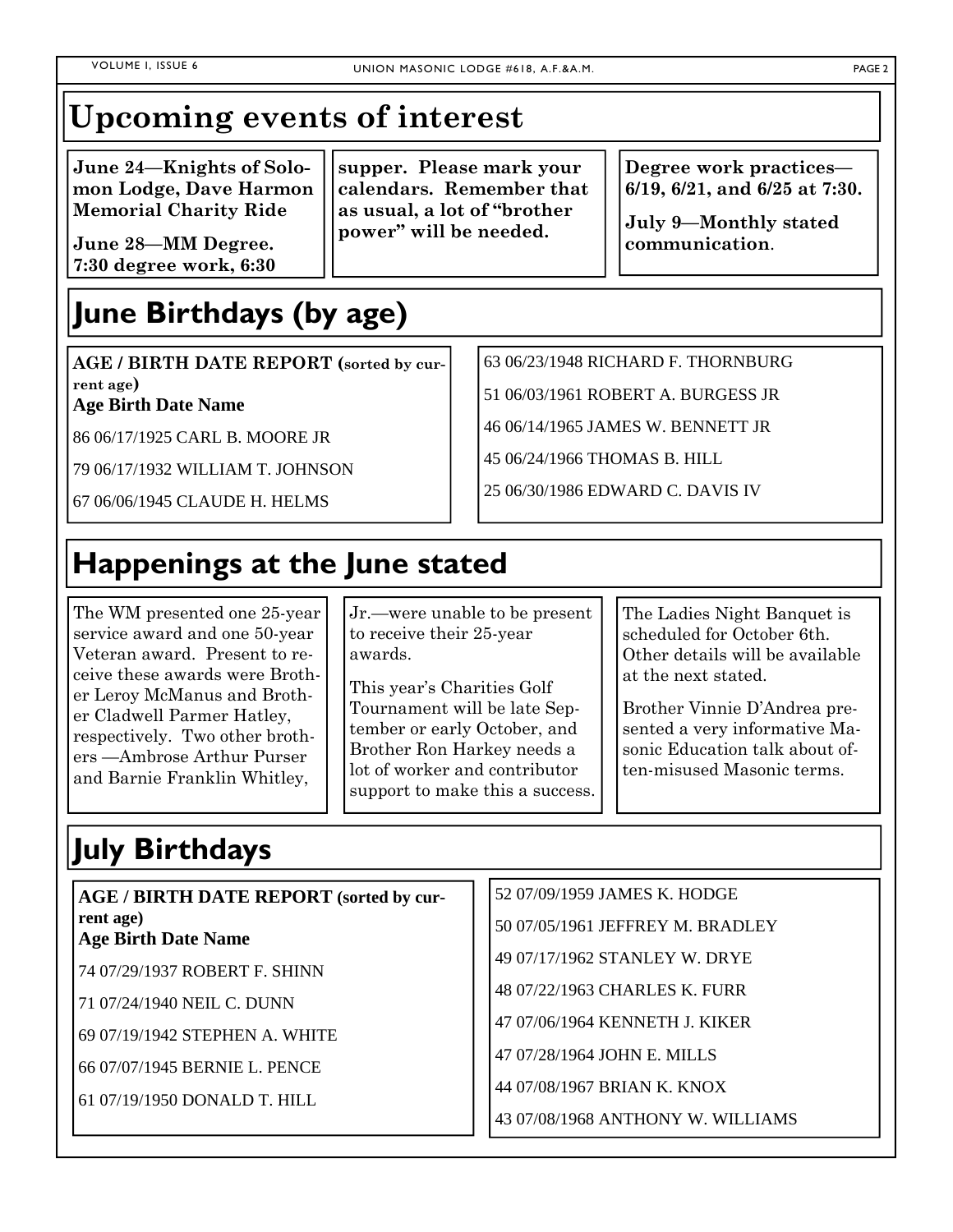#### **Of Masonic Interest**

[From MasonsofTexas.com] Is our Fraternity just a little too common?

Thoughts about the fraternity from the 19th Century---------

A real Freemason is distinguished from the rest of Mankind by the uniform unrestricted rectitude of his conduct. Other men are honest in fear of punishment which the law might inflict; they are religious in expectation of being rewarded, or in dread of the devil in the next world. A Freemason would be just if there were no laws, human or divine except those written in his heart by the finger of his Creator. In every climate, under every system of religion, he is the same. He kneels before the Universal Throne of God in gratitude for the blessing he has received and humble solicitation for his future protection. He venerates the good men of all religions. He gives no offense, because he does not choose to be offended. He contracts no debts which he is certain he cannot discharge, because he is honest upon principle."

— The Farmer's Almanac, 1823

Are we ashamed today to think that our fraternity is an elite organization? Or, perhaps, we do not believe that it is!

We have high standards; admit no one who is not moral, upright before God and of good repute before the world. We do "good works" throughout the United States that are worth billions of dollars. The secret is that it is okay to be elite; but we should not be elitist. Elite is to have high standards; elitist is to consider yourself better than everyone else and to let them know it.

To be an elite organization requires constant effort. It can never be satisfied with the status quo; the standards can always be lifted.

Masonic meetings are places of learning, a fostering of ideas, and the lodge is a sanctuary for nurturing and developing friendship. It is where we go to celebrate our brotherhood. In the 18th Century, Benjamin Franklin, Voltaire, Mozart all joined a Masonic Lodge to be with gentlemen who would debate the great questions of the day.

We must understand who we are and the road we've traveled. The philosophy of Masonry required centuries to develop and should be understood and venerated by all members of the fraternity.

Each lodge should have high standards. We need to foster the joys of gentlemanly behavior. Not phony gentlemanliness, but genuine fraternal good behavior. Consequently, at times, it may be necessary to give good counsel to a brother. This can be difficult, especially when it is misunderstood as criticism.

As gentlemen, we should advocate a minimum standard of dress. When initiating, passing and raising a candidate, think of just how important an event that new man will consider it to be if the entire lodge membership looks first-class and is dressed for the occasion.

Good behavior is essential. We should not allow rude, coarse behavior among Masons. There was an Internet discussion recently regarding whether a brother, who showed up at a funeral home in jeans and a golf shirt to perform the solemn Masonic funeral service, should have been excluded. It should not be necessary to even discuss proper dress at a funeral, and it is sad that lodge members would condone such a lack of respect to a deceased brother and his family.

One may rationalize that society is more casual now. And some would add that it is "the internal, not the external qualifications of a man that Masonry regards." (continued on p4)